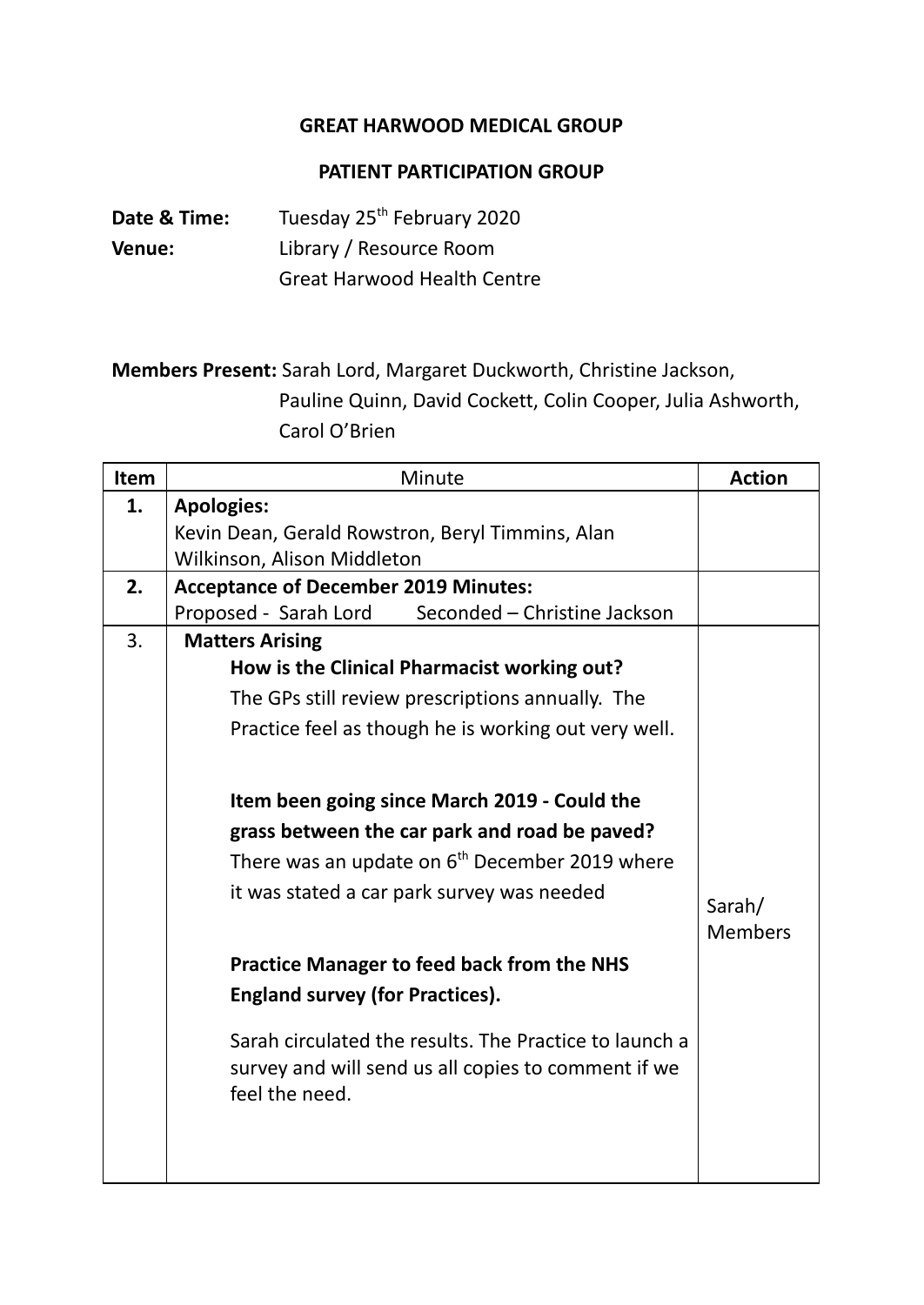|    | Our latest CQC inspection was a telephone                           | Sarah    |
|----|---------------------------------------------------------------------|----------|
|    | conversation rather than a physical inspection.                     |          |
|    | Agenda item for February so Sarah can report to                     | Carol    |
|    | <b>PPG results.</b>                                                 |          |
|    | We were again graded GOOD therefore it was felt                     |          |
|    | that this should be publically displayed within the                 |          |
|    | Newsletter and on the PPG Facebook page. It was                     |          |
|    | therefore thought that our next full inspection will                |          |
|    | be in 2021.                                                         |          |
| 4. | GHMG-a) On-going b)new developments                                 |          |
|    | The new 'MyGP' $app$ – This is recommended by the NHS               |          |
|    | and is very safe. It is $3^{rd}$ party fully approved. The benefits |          |
|    | are; reminders of appointments, order prescriptions, look           |          |
|    | at your records and make appointments.                              |          |
| 5. | PPG - a) Toy Rota b) New Activities, Booklet c) PPG                 |          |
|    | <b>Week Coffee Morning, d) Money Raisers</b>                        |          |
|    | a) Toy Rota Circulated for March - May 2020                         |          |
|    | After receiving some toy donations before Christmas it              |          |
|    | was decided that we store some toys and replace those in            |          |
|    | Reception when needed.                                              |          |
|    | The Protocol was also circulated to all present.                    |          |
|    | b) New Activities Booklet                                           |          |
|    | Up & Active although they lost funding have now                     |          |
|    | linked to Blackburn with Darwen to carry on their                   |          |
|    | services.                                                           |          |
|    |                                                                     | Alan     |
|    | Up Date on Tesco Bags of Help Campaign - Our                        |          |
|    | application was sent in on $20th$ February 2020 for up              |          |
|    | to £2000 for funding for professional printing of our               |          |
|    | 'Community Activities Booklet' which links with                     |          |
|    | 'loneliness and isolation'.                                         |          |
|    | An application has also been sent to The Duchy of                   |          |
|    | Lancashire Fund.                                                    | Pauline/ |
|    |                                                                     |          |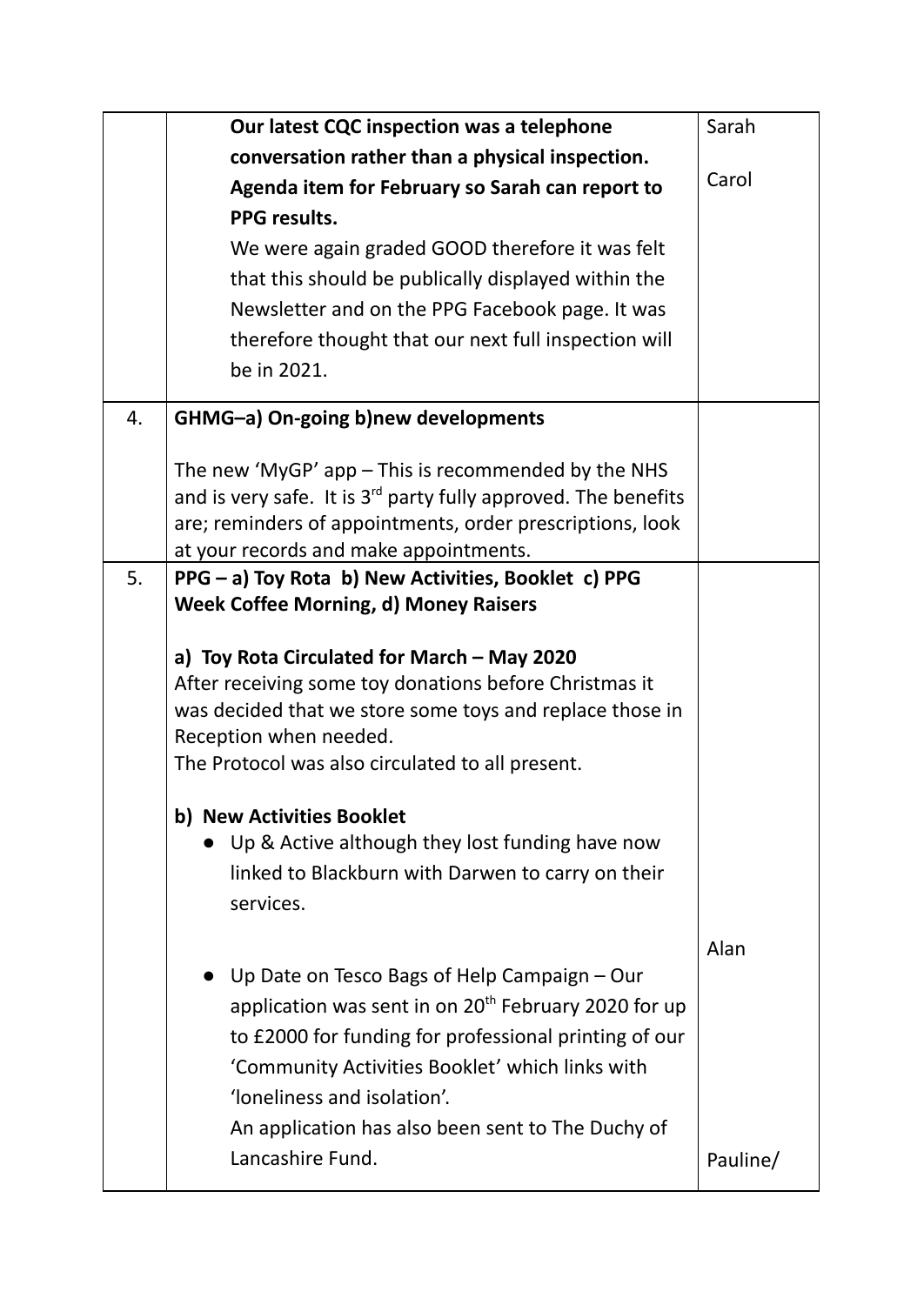|    |                                                                | Carol       |
|----|----------------------------------------------------------------|-------------|
|    | It was decided that as an extension to the 'notice             |             |
|    | board' we make up folders with leaflets for                    |             |
|    | Reception as not everyone reads the posters on the             |             |
|    | wall.                                                          | Carol/Sarah |
|    |                                                                |             |
|    | c) PPG Week – Coffee Morning                                   |             |
|    | We discussed a provisional date of 29 <sup>th</sup> June 2020. |             |
|    | If we held it in the Health Centre we will ask the             |             |
|    | Treatment Room if we could use some of their area,             |             |
|    | so we didn't feel as restricted for space.                     |             |
|    | Other venues were also considered; Tesco and the               |             |
|    | Library.                                                       |             |
|    |                                                                |             |
|    | d) Money Raisers - November 2020 coffee morning                |             |
|    | We will consider this later in the year.                       |             |
|    |                                                                |             |
| 6. | <b>HPPG &amp; PPB</b><br><b>HPPG</b>                           |             |
|    | Reviewing the purpose of the group and decide at               |             |
|    | the AGM whether to dis-band.                                   |             |
|    |                                                                |             |
|    | <b>PPB</b>                                                     |             |
|    | It was reported that there have been no meetings               |             |
|    | as yet this year and non in the pipeline as yet.               |             |
|    | However, the December 2019 meeting discussed                   |             |
|    | the following;                                                 |             |
|    | It was wished to have an integrated care system                |             |
|    | with more support for Pharmacists in the 10 year               |             |
|    | plan.                                                          |             |
|    | District nurses are moving from Clayton to Great               |             |
|    | Harwood Health Centre.                                         |             |
|    | Our PPB meetings could involve attendees to go out             |             |
|    | into the community in order to identify themes of              |             |
|    | need.                                                          |             |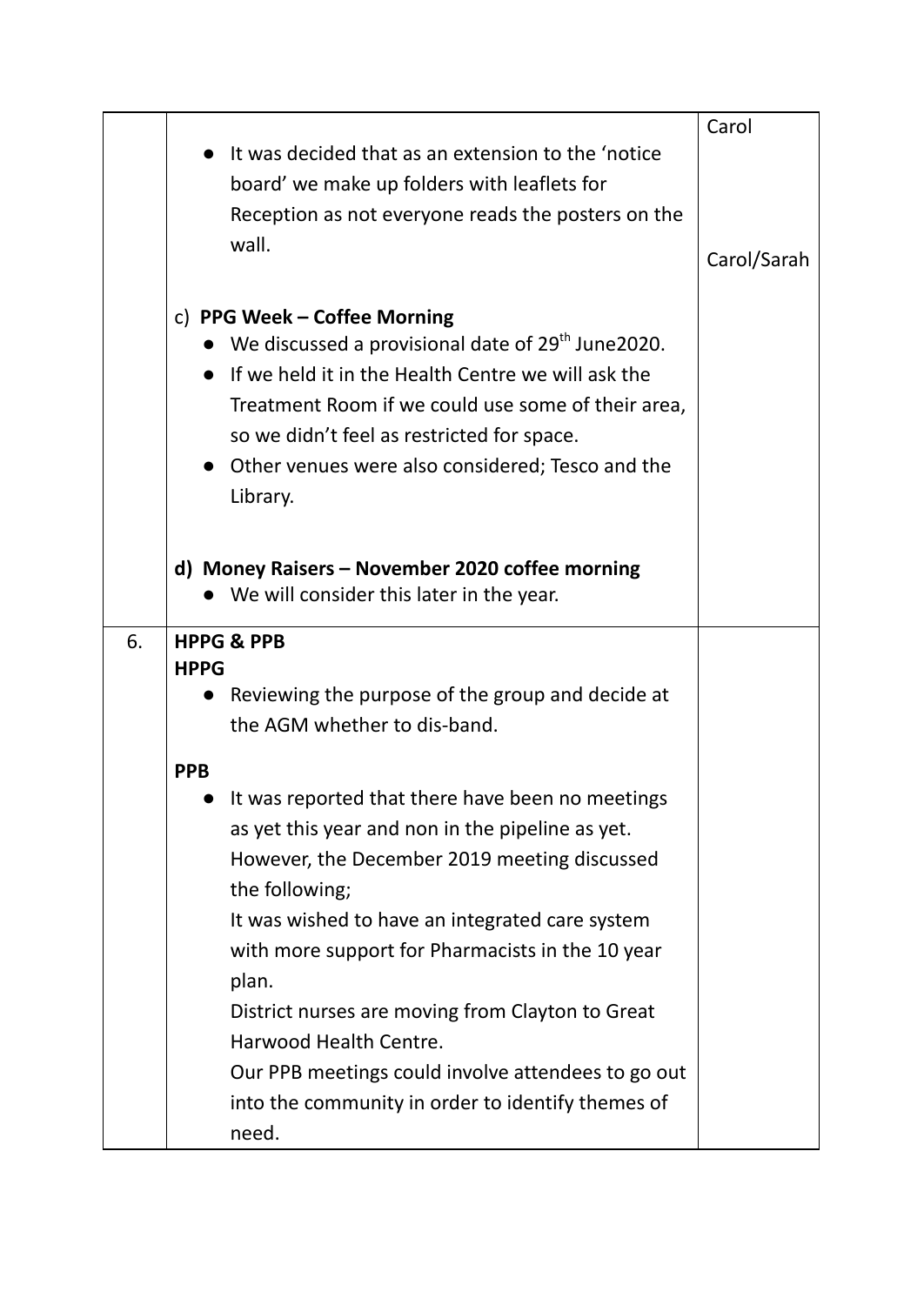|    | More effort needed in; communication and                                                                                    |             |
|----|-----------------------------------------------------------------------------------------------------------------------------|-------------|
|    | increased dialogue between residents and services                                                                           |             |
|    | and lack of community for youngsters.                                                                                       |             |
|    | Patient Champions will be developed over the next                                                                           |             |
|    | twelve months.                                                                                                              |             |
|    | The Locality Managers have had a massive                                                                                    |             |
|    | shake-up.                                                                                                                   |             |
|    |                                                                                                                             |             |
| 7. | <b>Feedback from Patients</b>                                                                                               |             |
|    | "Just wanted to feedback from a visit to Dr. Khan today. A<br>lovely doctor very lovely, softly spoken lady. A great manner |             |
|    | and approach listened and was very thorough with mum.                                                                       |             |
|    | Spoke excellent Urdu with my mum which was a surprise bit                                                                   |             |
|    | it was brilliant as my mum could directly talk to Dr. Khan                                                                  |             |
|    | about her health issues. Thank you to Dr. Khan keep up the                                                                  |             |
|    | good work you'll make a great Gp".                                                                                          |             |
|    |                                                                                                                             |             |
|    | "This is a great idea" (to send out the newsletter to Patients)                                                             |             |
|    | "to share lots of useful information. I don't come to the<br>doctors often but always have a good experience, friendly      |             |
|    | and helpful staff,"                                                                                                         |             |
|    |                                                                                                                             |             |
|    | It was pointed by a Patient out that Dr. Baister was                                                                        |             |
|    | very good.                                                                                                                  |             |
| 8. | <b>Newsletter content</b>                                                                                                   |             |
|    | Any new staff changes - trainees                                                                                            | Sarah       |
|    | Coronavirus                                                                                                                 | Sarah       |
|    | How to stay fit with a physical disability                                                                                  | Carol       |
|    | Invisible Illnesses                                                                                                         | Carol/Julia |
|    | App. GHMG                                                                                                                   | Sarah       |
|    | Minutes in brief                                                                                                            | Carol       |
|    | • CQC telephone assessment                                                                                                  | Sarah       |
|    |                                                                                                                             |             |
|    | It was also mentioned that if we get some funding maybe                                                                     |             |
|    | we could look at our Newsletter being published                                                                             |             |
|    | professionally.                                                                                                             |             |
| 9. | <b>Any Other Business</b>                                                                                                   |             |